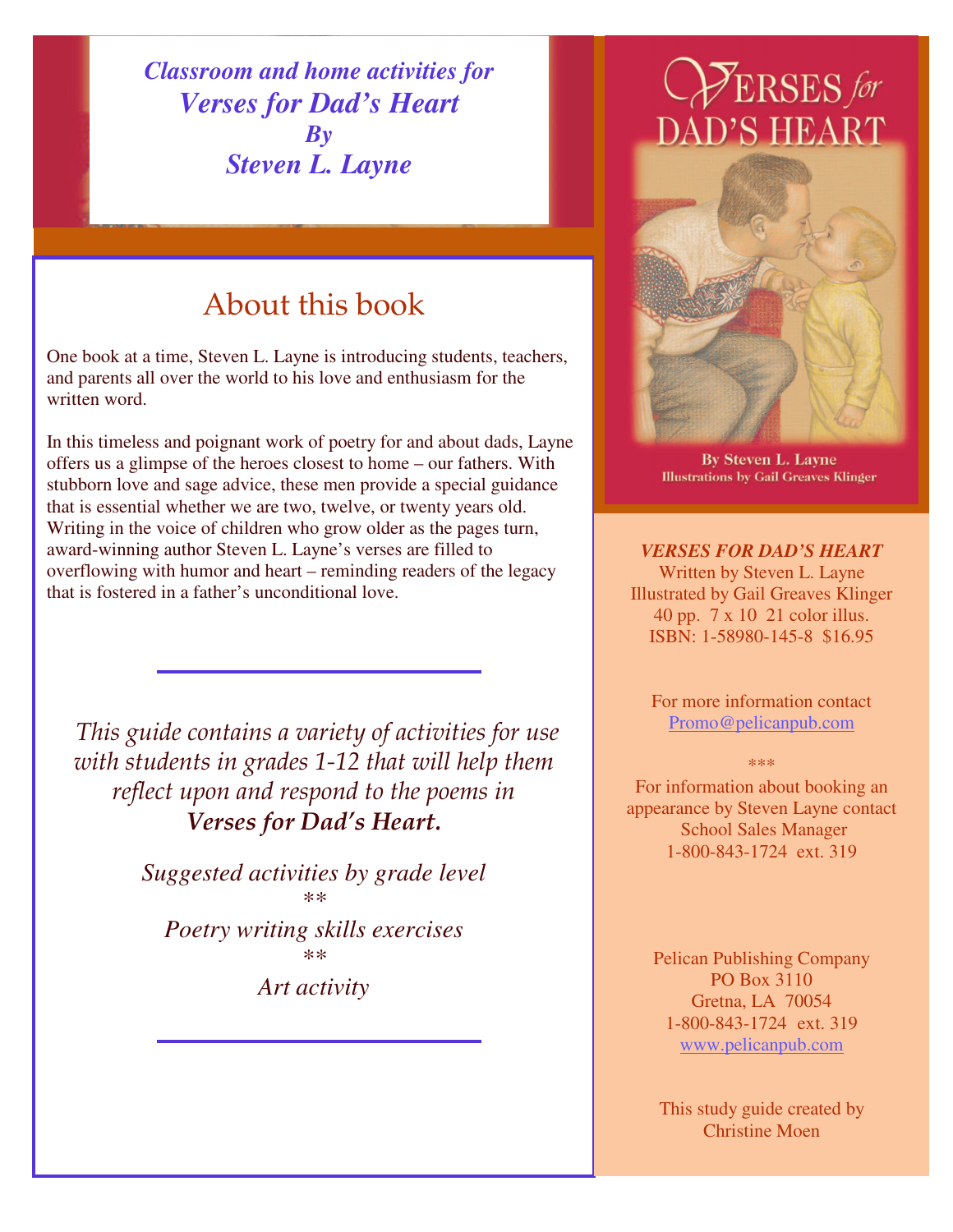**Classroom and Home Activities for Steven L. Layne's** *Verses for Dad's Heart*

## **Grades 1-3**

My Daddy Pattern Poem Daddy Never Fails

## **Grades 3-6**

Recipe for a Great Dad Superhero Souvenir Card If I Can...Just Like My Dad

## **Grades 7-12**

If I Can...Just Like My Dad Powerful Words -Words of Power Symbol of Your Love, Caring, and Tenderness

## **Classroom Send Home Activity for Grades 4-6**

Read-Aloud Poem for Father and Child

## **Additional Classroom Suggestions Grades 3-12:**

After reading *Thanks for Loving Mom*, have students write a thank you note to their fathers focusing on the nice things that they see their dads do for their moms.

After reading *Daddy's Hands*, have students write a poem based on this poem's pattern. Some titles might be *Daddy's Smile, Daddy's Laughter, Daddy's Strength, or Daddy's Kindness.*

Have students learn how to say *dad*, *daddy, or father* in different languages. Next, have students read aloud with partners their favorite poems, substituting some of these words.

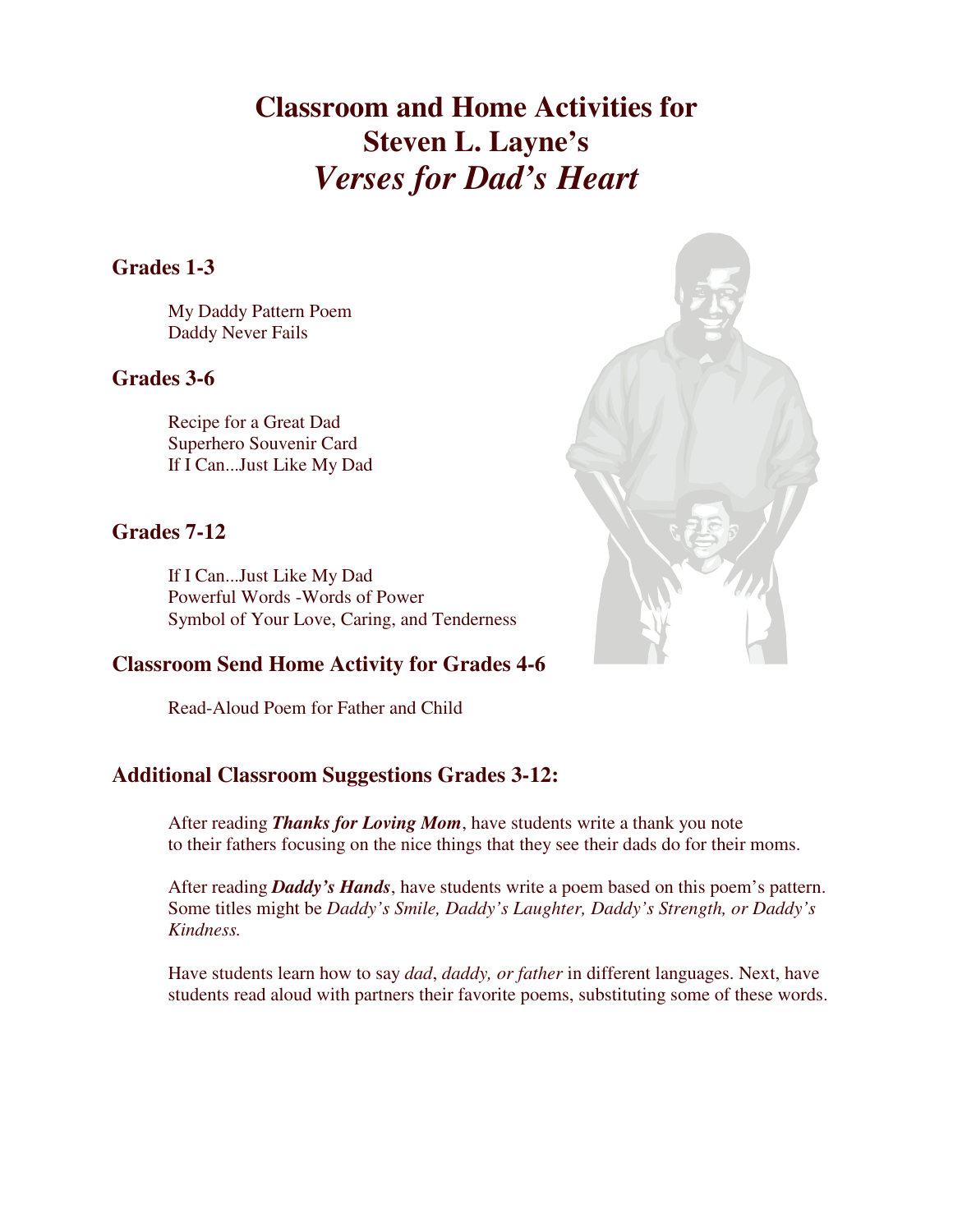# **Daddy Never Fails**

Directions: Read *Daddy Never Fails*. The first word in each line ends in "ing." Write your own list of "ing" words that tell all the things your daddy does for you.

\_\_\_\_\_\_\_\_\_\_\_\_\_\_\_\_\_\_\_\_\_\_\_\_\_\_\_\_\_\_\_\_\_ing. UIDANCE \_\_\_\_\_\_\_\_\_\_\_\_\_\_\_\_\_\_\_\_\_\_\_\_\_\_\_\_\_\_\_\_\_ing. \_\_\_\_\_\_\_\_\_\_\_\_\_\_\_\_\_\_\_\_\_\_\_\_\_\_\_\_\_\_\_\_\_ing. Daddy never fails \_\_\_\_\_\_\_\_\_\_\_\_\_\_\_\_\_\_\_\_\_\_\_\_\_\_\_\_\_\_\_\_\_ing. \_\_\_\_\_\_\_\_\_\_\_\_\_\_\_\_\_\_\_\_\_\_\_\_\_\_\_\_\_\_\_\_\_ing. \_\_\_\_\_\_\_\_\_\_\_\_\_\_\_\_\_\_\_\_\_\_\_\_\_\_\_\_\_\_\_\_\_ing. Daddy never fails. FAITH \_\_\_\_\_\_\_\_\_\_\_\_\_\_\_\_\_\_\_\_\_\_\_\_\_\_\_\_\_\_\_\_\_ing. \_\_\_\_\_\_\_\_\_\_\_\_\_\_\_\_\_\_\_\_\_\_\_\_\_\_\_\_\_\_\_\_\_ing. \_\_\_\_\_\_\_\_\_\_\_\_\_\_\_\_\_\_\_\_\_\_\_\_\_\_\_\_\_\_\_\_\_ing. Daddy never fails!



Illustrations by Gail Greaves Klinger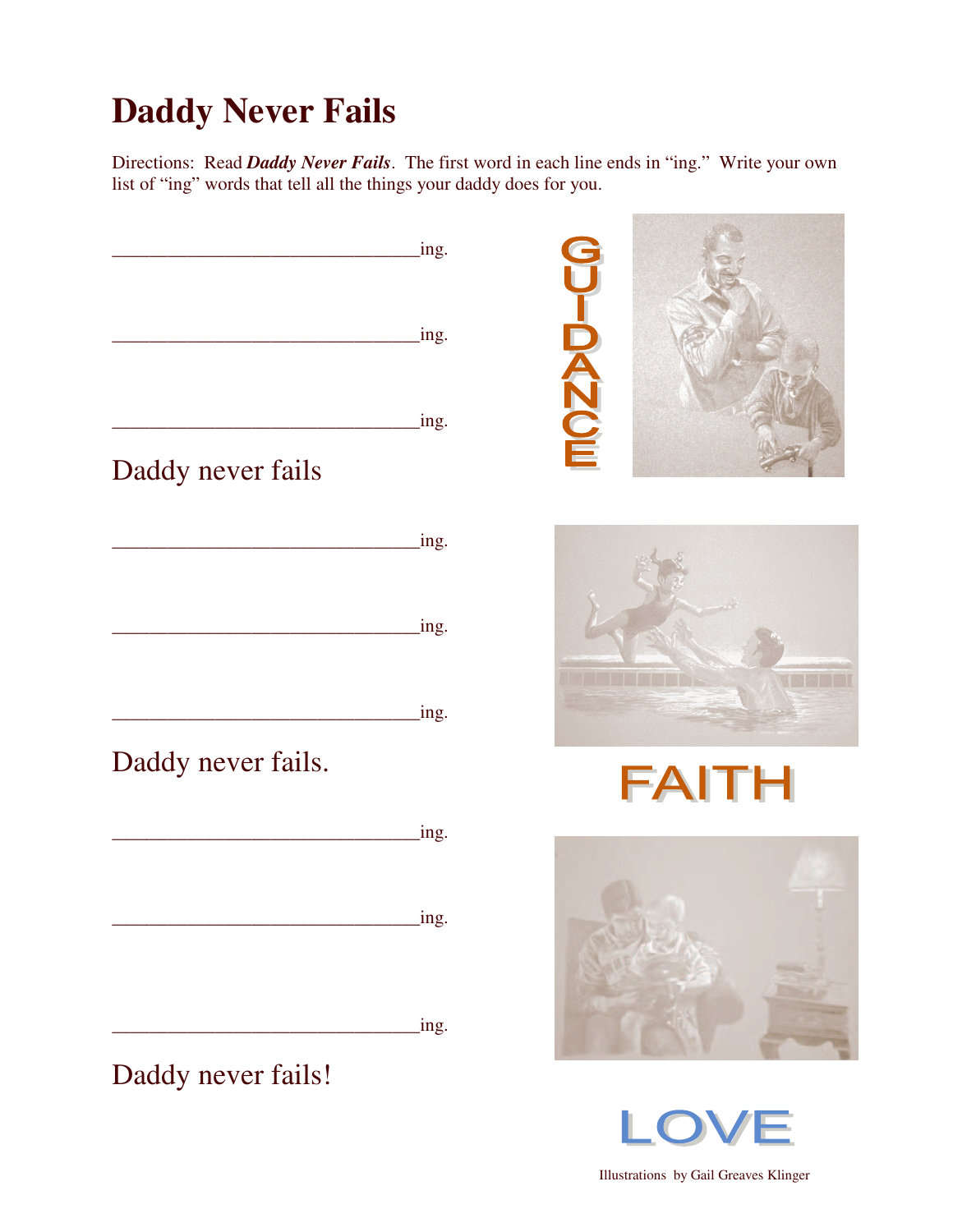# **If I Can...Just Like My Dad**

Directions: Read *SomeVery Interesting Things About My Dad That I Would Like to Write Down in a Poem*. Next, think of the things your dad does that you'd like to do or be able to accomplish when you become a parent. Write or draw your ideas in the spaces provided.

If I can  $\Box$ 

**just like my dad**, I know I'll be HAPPY!

If I can  $\Box$ 

**just like my dad**, I know I'll be LOVED!

If I can\_\_\_\_\_\_\_\_\_\_\_\_\_\_\_\_\_\_\_\_\_\_\_\_\_\_\_\_\_\_\_\_\_\_\_\_\_\_\_\_\_\_\_\_\_\_\_\_\_\_\_\_\_\_\_\_\_\_\_\_\_\_\_\_\_\_

**just like my dad**, I know I'll be RESPECTED!

If I can  $\Box$ 

**just like my dad**, I know I'll be SUCCESSFUL!

If I can do all these things, I know I'll be **JUST LIKE MY DAD**!

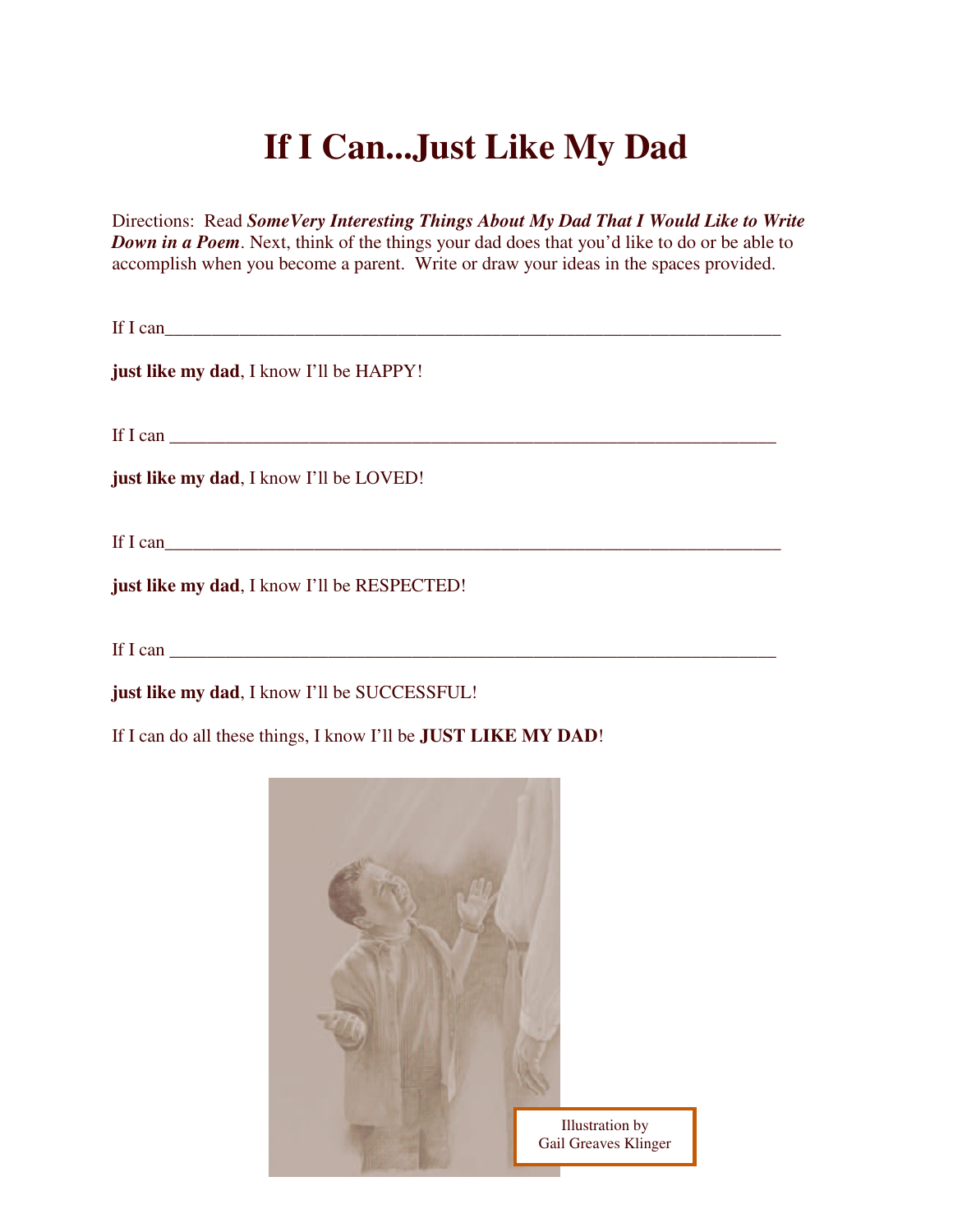# **My Daddy Pattern Poem**

Directions: Read the poem *My Daddy.* Next, follow the poem's pattern and write verses describing your dad.

| My daddy                                                                                                                       |
|--------------------------------------------------------------------------------------------------------------------------------|
| Is a very, very, very good man.                                                                                                |
|                                                                                                                                |
|                                                                                                                                |
|                                                                                                                                |
|                                                                                                                                |
| $He$ <sub>1</sub>                                                                                                              |
|                                                                                                                                |
| My daddy                                                                                                                       |
| Is a very, very, very good man.                                                                                                |
| $\left( -\right)$                                                                                                              |
| Directions: Read the poem My Daddy. Follow the pattern below and write an original poem.                                       |
| You can replace the word <i>daddy</i> with other words such as <i>mommy</i> , <i>brother</i> , <i>puppy</i> , <i>teacher</i> , |
| grandpa, grandma, sister, or anyone else you love!                                                                             |
|                                                                                                                                |
| $My_$                                                                                                                          |
|                                                                                                                                |
| Is a very, very, very good_                                                                                                    |
|                                                                                                                                |
| $She - He$                                                                                                                     |
|                                                                                                                                |
| And $\overline{\phantom{a}}$                                                                                                   |
|                                                                                                                                |
|                                                                                                                                |
| $She - He$                                                                                                                     |
| And                                                                                                                            |
|                                                                                                                                |
|                                                                                                                                |
| $My_{-}$                                                                                                                       |
|                                                                                                                                |

Is a very, very, very good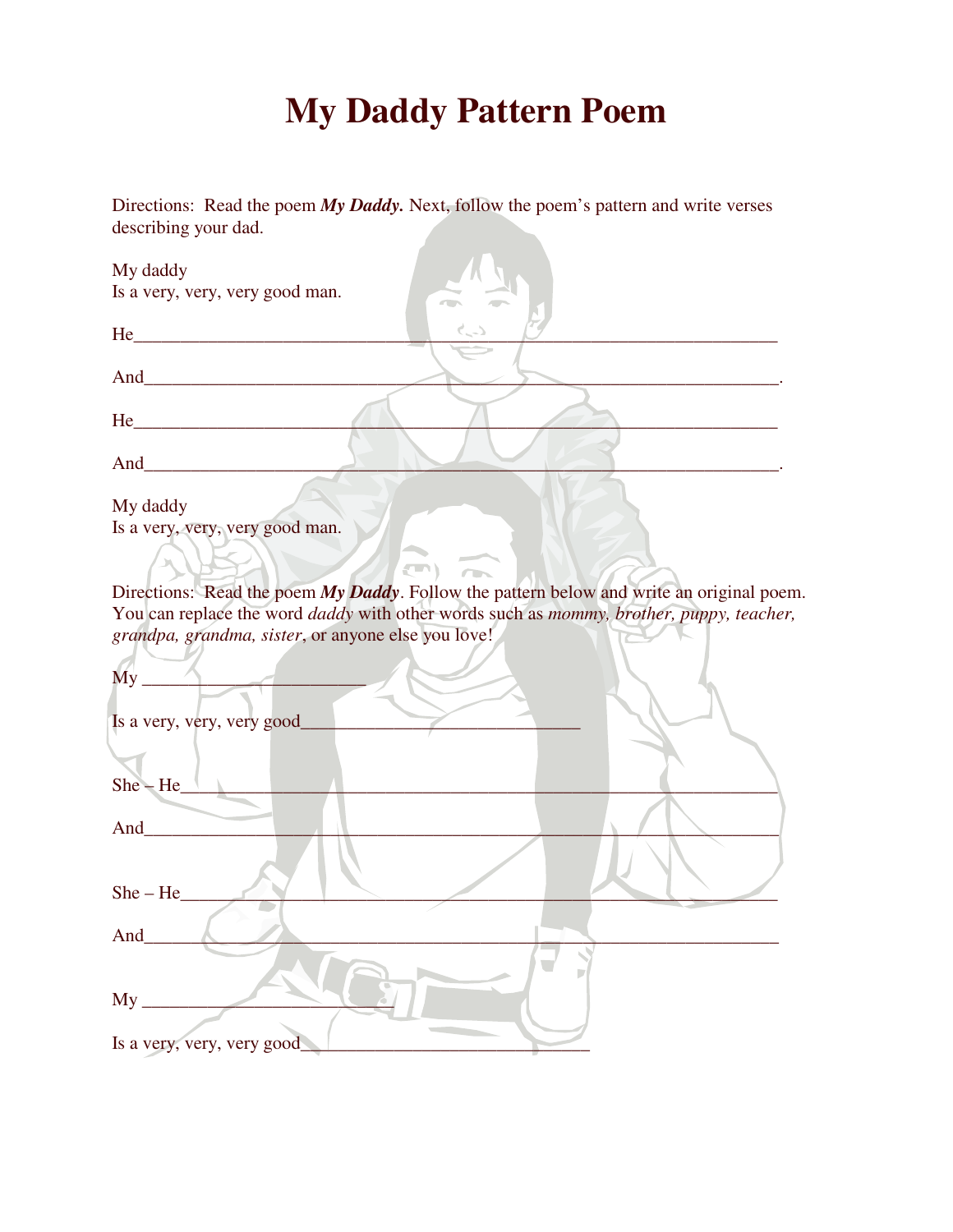# **Powerful Words -Words of Power**

Directions: Read *What is it about Dad?* Using a dictionary and/or a thesaurus, write definitions and synonyms for the words *empower, encourage, and edify.* Next, to demonstrate a better understanding of each of these powerful words, complete the remaining two sections entitled "What It Is - What It Isn't" and "A Time I Feel."

## **Synonyms and Definitions**

| <b>Empower</b>                   |                        |  |
|----------------------------------|------------------------|--|
| <b>Encourage</b>                 |                        |  |
| <b>Edify</b>                     |                        |  |
| What It Is - What It Isn't       |                        |  |
| What empowered is                | What empowered is NOT  |  |
| What encouraged is               | What encouraged is NOT |  |
| What edified is                  | What edified is NOT    |  |
| <b>A Time I Feel</b>             |                        |  |
|                                  |                        |  |
|                                  |                        |  |
| A time my dad edifies me is when |                        |  |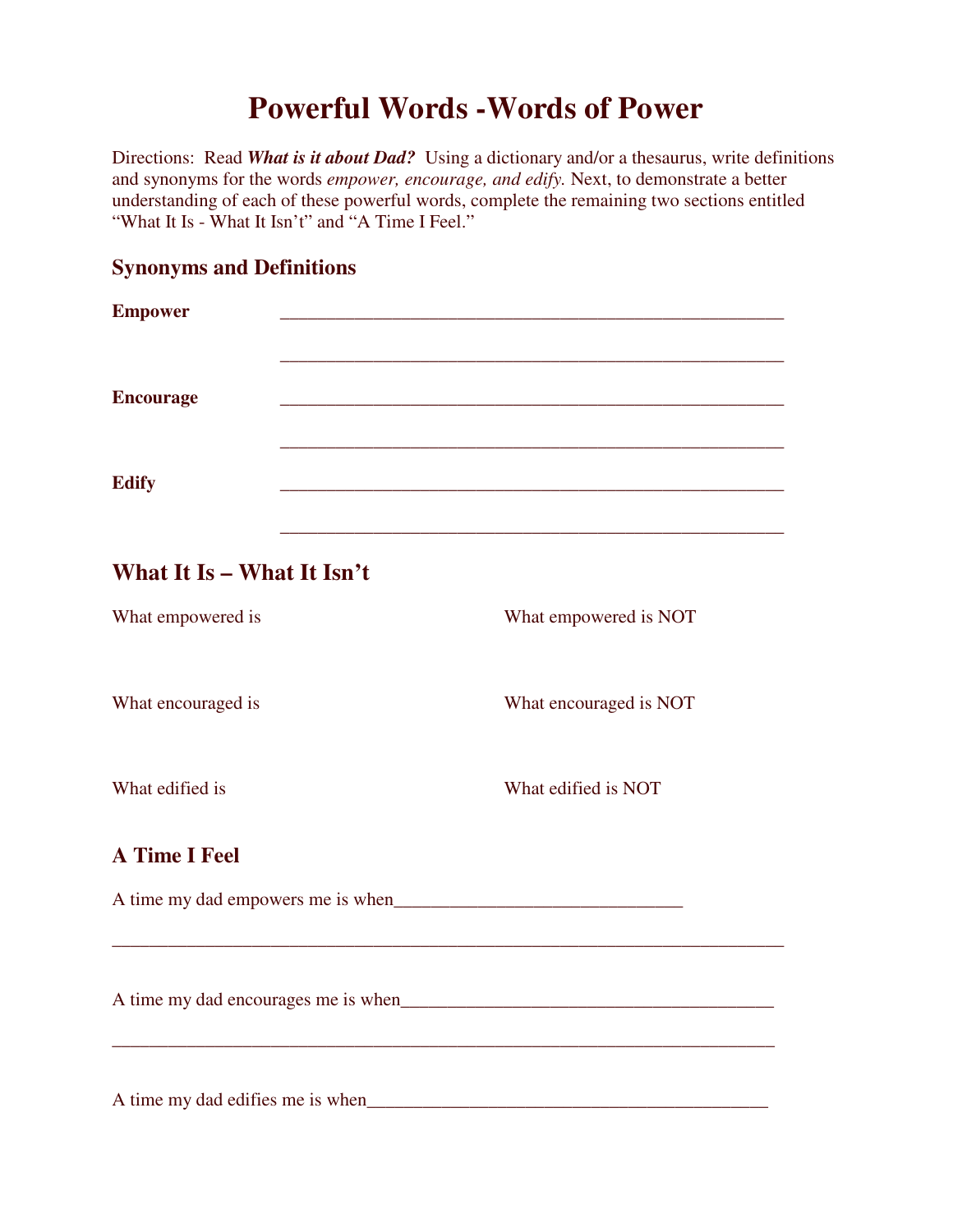# **Read-Aloud Poem for Father and Child**

Directions: Create your own Father-Child poem by adding your ideas to the poetry frame below as you take turns reading aloud.

| <b>CHILD'S SIDE</b>              | <b>FATHER'S SIDE</b>                 |
|----------------------------------|--------------------------------------|
| When Dad says,                   | $\zeta$ $\zeta$<br>, ,               |
| I always laugh!                  |                                      |
| My dad is proud of me when I     |                                      |
|                                  | Our favorite thing to do together is |
| My favorite food is              | My favorite food is                  |
|                                  | The best thing about my dad is       |
| The best thing about my child is |                                      |
| We have                          | our own ideas.                       |
| We are                           | individuals.                         |
| I am                             | I am                                 |
| Child                            | Father                               |
| WE ARE ONE!                      | WE ARE ONE!                          |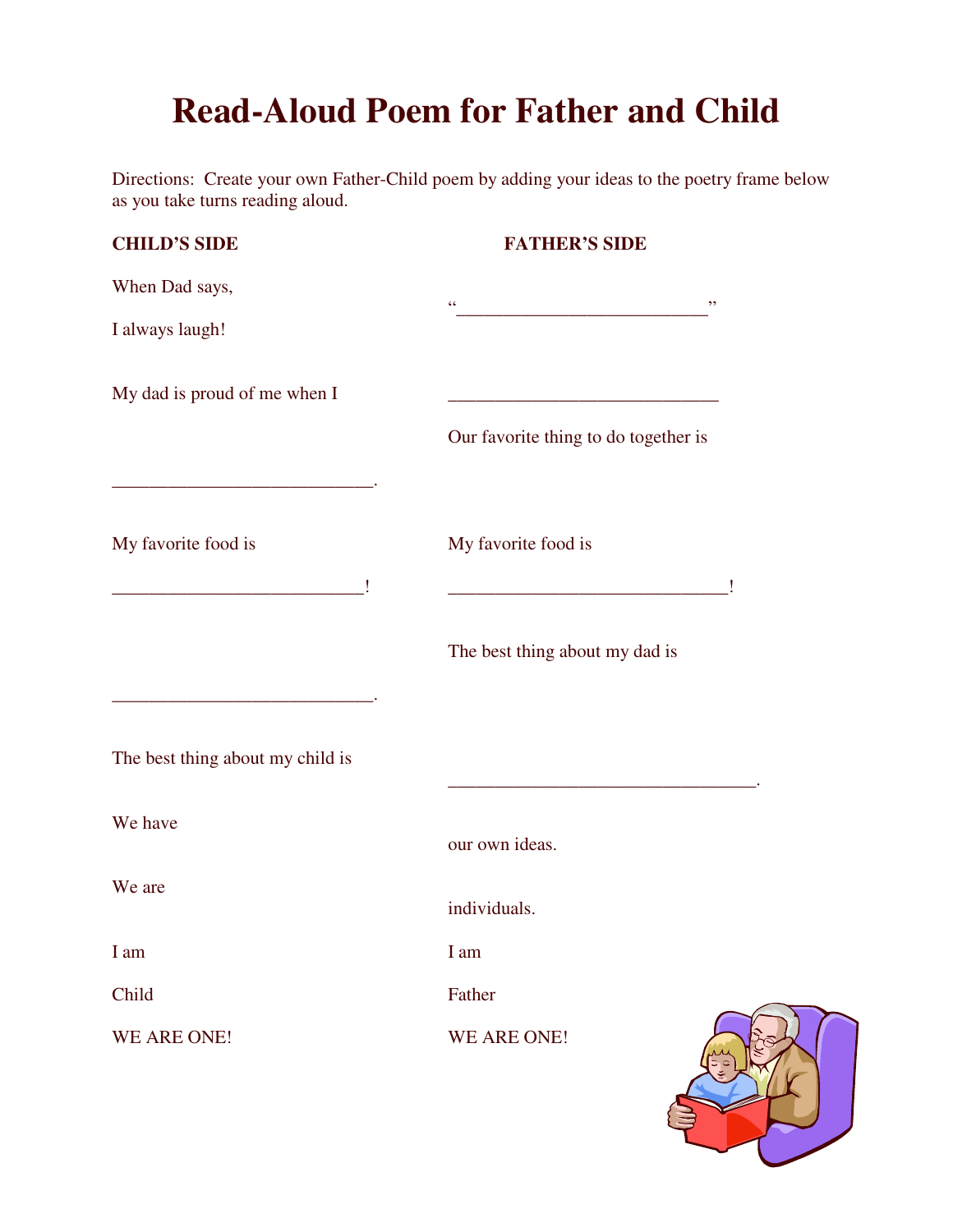# **Recipe for a Great Dad**



Directions: Read your favorite poem from *Verses for Dad's Heart* or have someone read aloud your favorite poem. Next, choose as many words from the word bank as you wish or use words of your own to mix up the right ingredients for a GREAT DAD!

| hugs cuddles laughter kindness soft words                                         |  |  |  | guidance |  |
|-----------------------------------------------------------------------------------|--|--|--|----------|--|
| a helping hand smiles coaching reading to me strength                             |  |  |  |          |  |
| teaching me things love understanding encouragement pride                         |  |  |  |          |  |
| comforting me taking care of me when I'm sick taking me places<br>dancing         |  |  |  |          |  |
| teaching me to pray hasses a making me snacks happiness                           |  |  |  |          |  |
| letting me help listening to my jokes making things with me singing               |  |  |  |          |  |
|                                                                                   |  |  |  |          |  |
| ,我们也不能在这里的时候,我们也不能在这里的时候,我们也不能会在这里的时候,我们也不能会在这里的时候,我们也不能会在这里的时候,我们也不能会在这里的时候,我们也不 |  |  |  |          |  |
|                                                                                   |  |  |  |          |  |
|                                                                                   |  |  |  |          |  |
|                                                                                   |  |  |  |          |  |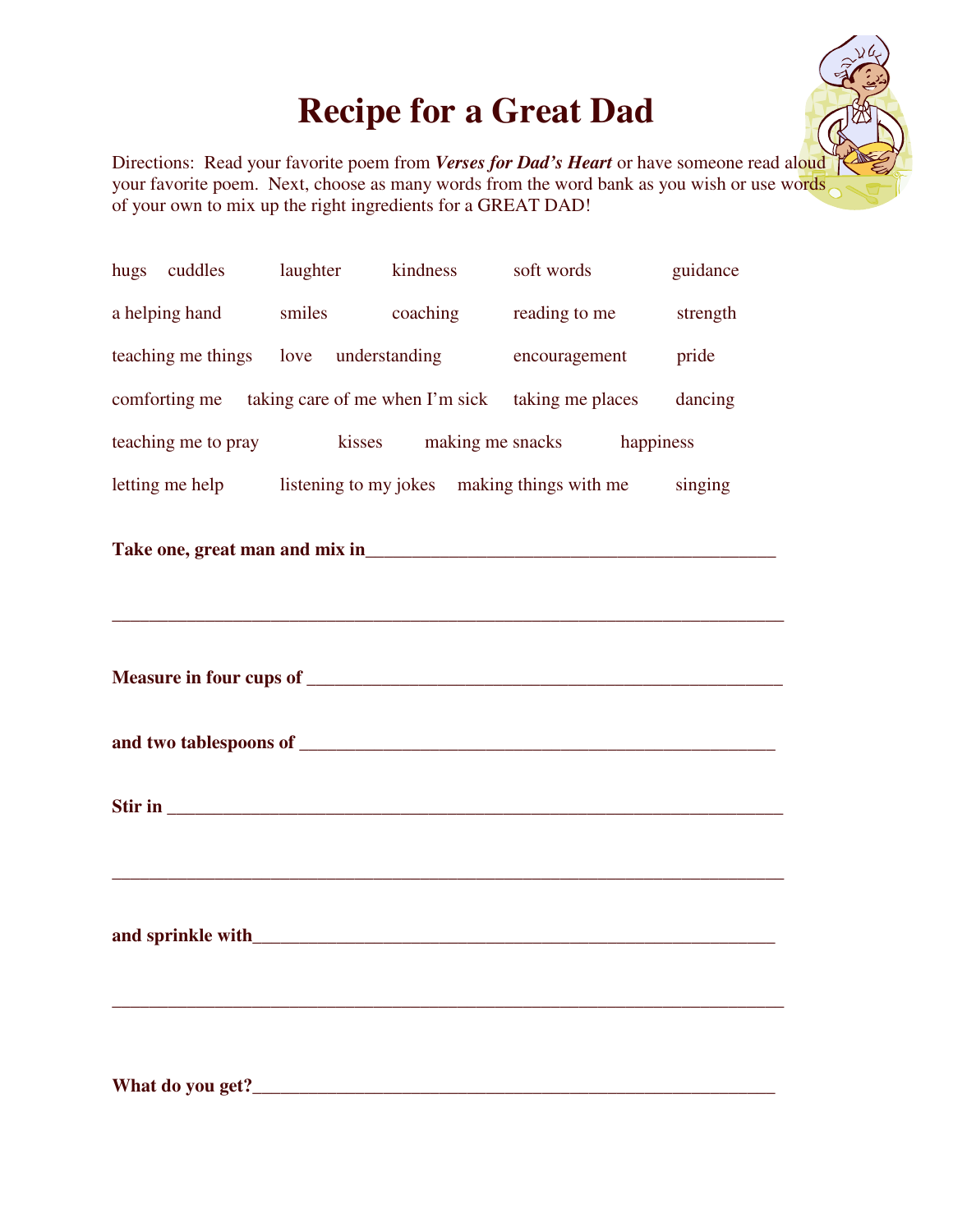

# **Superhero Souvenir Card**



Directions: Read the poem *Superheroes*. Next, create a Superhero Souvenir Card for your dad to show him how special he is.

### **Materials you will need: crayons, markers or colored pencils, scissors, and some tape or glue.**

To assemble: After decorating your card, cut the card around the outside dotted line. Fold on the dotted line down the middle. Then, glue or tape the outside edges so that you have one piece of paper. Be sure to sign you name on the line at the bottom of the poem side, and put your dad's name on the line at the bottom of the Superhero drawing side.

| <b>Back</b>                               | Front                             |
|-------------------------------------------|-----------------------------------|
| $\sigma$<br>My dad is a superhero because | Superhero                         |
| The best thing about my dad is            |                                   |
| Together, my dad and I like to            |                                   |
| My dad makes me happy when                |                                   |
| I love my dad. He's a Superhero!          | This is my dad! He's a Superhero! |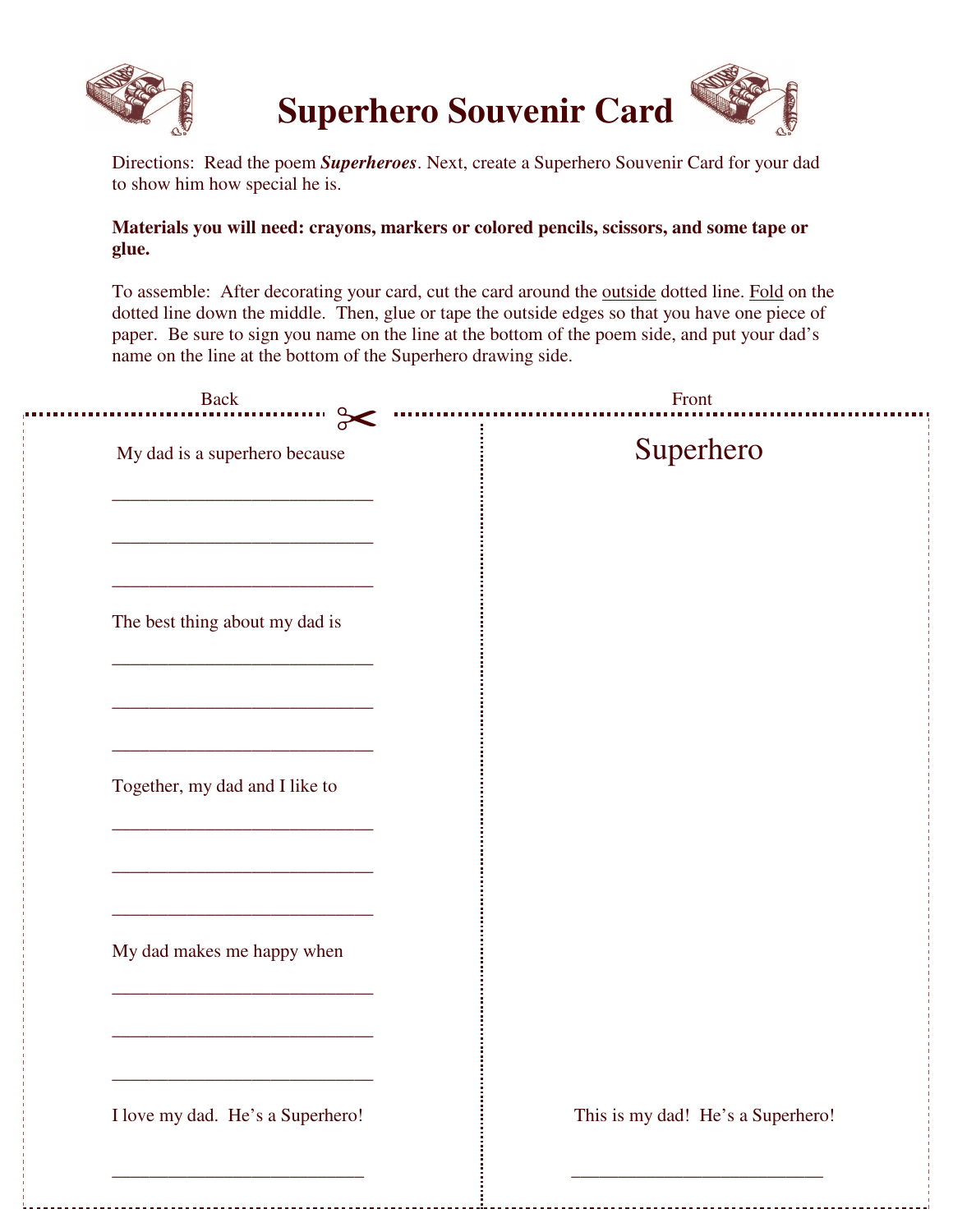# **Symbol of Your Love, Caring, and Tenderness**

In the poem *Daddy's Hands*, the father's hands symbolize love, caring, and tenderness. Create your own symbolic poem by sketching an image and writing your poem's words on or around